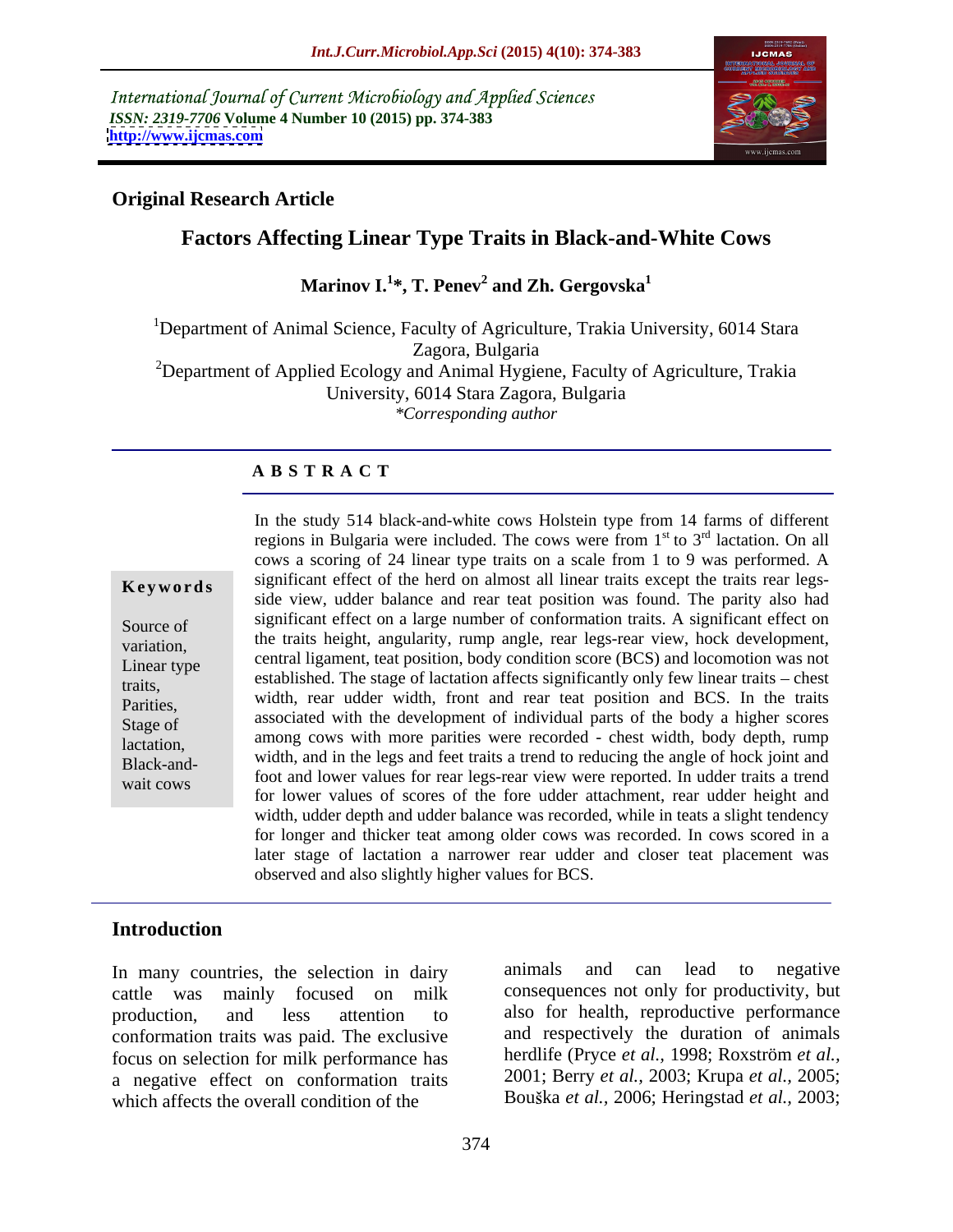Veerkamp *et al.,* 2001). Economically profitable is that a cow, which besides, it has high productivity, maintains that productivity for a long period of time, calves regularly and has good health condition. The type evaluation and based thereon selection parity and lactation stage on the linear traits is a tool that supports the creation of animals in which premature culling for reasons not related to productivity can be avoided **Material and Methods** (Misztal *et al.,* 1992). Moreover, the conformation traits are assessed at an early The study included 514 black-and-white stage in the cows life, at the first lactation, cows Holstein type, respectively on  $1<sup>st</sup>$ can more easily be scored and have a higher lactation  $-224$ , on  $2<sup>nd</sup> - 194$  and  $3<sup>rd</sup> - 96$ . heritability than most reproductive, health Cows were of 14 dairy farms from different and longevity traits which makes the regions of Bulgaria - Plovdiv, Stara Zagora, selection more efficient (Berry *et al.,* 2004). Sliven, Gabrovo and Lovech districts. All

For correct evaluation of the breeding value productivity. of these traits also important are the model applied and respectively the factors included in it. The linear type traits are dependent on a number of heritable and environmental accordance with the Instruction for factors. Parity, age of cows during the scoring and the stage of lactation are among important sources of variations in type traits, from the other factors such are the herd, the classifier (Funk *et al.,* 1991; Harris *et al.,* 1992; Veerkamp *et al.,* 2002; Khan and Khan, 2015). The quantitative evaluation of such environmental factors is required for more accurate estimation of the linear traits for each population (Khan and Khan, 2015).

For a short period of time in Bulgaria an evaluation system for conformation traits of dairy cattle breeds was applied Where V<sub>we</sub> is linear type trait for cown use (Sartmadzhiev *et al.,* 1993; Krastanov, 1995). Subsequently, due to a number of organizational and other reasons, this practice was terminated, with the idea to be continued by the newly created then breed associations according to the new random-residual error. recommendations of ICAR. Farmers The analysis of variance (ANOVA) was themselves are also interested in the applied, using the relevant module of application of the system and the STATISTICA6.

opportunities to use the resulting evaluations for the breeding plans in herds.

The objective of this study was to determine the effect of main factors such as herd, in black-and-white cows reared in Bulgaria.

## **Material and Methods**

st  $^{\text{nd}}$  – 194 and  $3^{\text{rd}}$  – 96.  $r<sup>rd</sup> - 96.$ farms were under selection control of productivity.

the physiological factors, which are authors in the period 2013 2014, as the year of evaluation, the season and the of lactation was presented in classes, On all cows a scoring on 24 linear type traits on a scale from 1 to 9 was carried out, in accordance with the Instruction evaluation by type (Hamoen, 2008; ICAR, 2012). The scoring was carried out by the cows were between 30 to 210 days in milk. To obtain a better approximation the stage respectively: 1-from 30 to 90 days; 2-from 91 to 150 days; 3- from151 to 210 days.

> A fixed effects model was used to investigate factors associated with individual type traits using the following model:

# $\mathbf{Y}_{ijkl} = \mathbf{\mu} + \mathbf{H}_i + \mathbf{L}_j + \mathbf{S} \mathbf{L}_k + \mathbf{e}_{ijkl}$

Where:  $Y_{ijkl}$  is linear type trait for cow;  $\mu$  is population mean;  $H_i$  is fixed effect of herd is fixed effect of herd (14 levels);  $L_i$  is fixed effect of parity (number of lactation, 3 levels);  $SL_k$  is fixed effect of stage of lactation (3 classes);  $e_{iikl}$  is random residual effect.

STATISTICA6.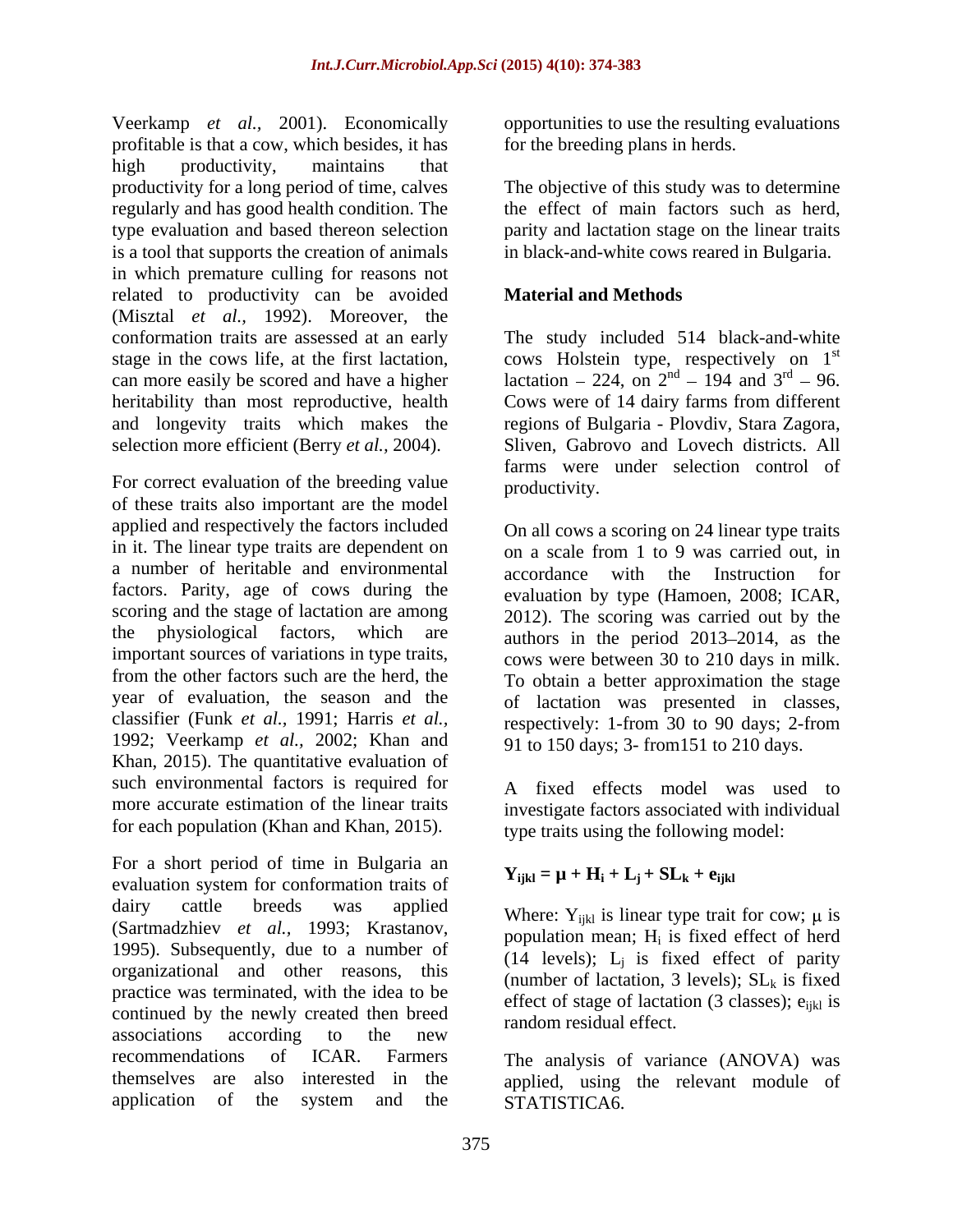On table 1 the descriptive statistics of 24 The top line also had score 5.22, but in rump linear type traits included in the study was angle a slide tendency for sloped rump was presented. With the lowest average value reported (6.11). All of the traits associated was the score of trait  $BCS - 3.31$ , and with with legs and feet, including locomotion had the highest were traits chest width and rear values close to the average score 5. An udder height – 6.83. The greatest variation exception is the trait foot angle, in which a determined by the standard deviation (SD) slight tendency for a smaller angle was was in the trait locomotion  $-2.13$  and found  $(4.25)$ . In udder traits, most were smallest in teat thickness-  $0.76$ . In the trait around and above the average score  $-5$ . stature the average height was 143.18 cm Slightly below the average were scores for (score  $5.08$ ) considering that cows were udder balance  $-4.61$ , teat length  $-4.61$  and from first to third lactation, this means that greater deviation had the teat thickness in all 14 farms animals with not too much 4.41. BCS average score was 3.31, but variation of height were reared. All linear considering that the majority of cows traits related to the general development of included in the study were at the beginning the body and its parts had scores near and

**Results and Discussion** Slightly above average (score 5) – stature, chest width, body depth and rump width. and middle of lactation, this was normal.

| Linear type trait     | $x \pm SE$        | SD   |                                                 | Scale         |
|-----------------------|-------------------|------|-------------------------------------------------|---------------|
|                       |                   |      |                                                 |               |
| Stature, cm           | $143.18 \pm 0.23$ | 5.33 | $\frac{\text{up to } 132 \text{ cm}}{\text{m}}$ | over 154 cm   |
| Stature               | $5.08 \pm 0.08$   | 1.76 | Short                                           | Tall          |
| Chest width           | $6.83 \pm 0.07$   | 1.50 | Narrow                                          | Wide          |
| Body depth            | $5.93 \pm 0.05$   | 1.21 | Shallow                                         | Deep          |
| Angularity            | $6.53 \pm 0.07$   | 1.47 | Coarse                                          | Angular       |
| Top line              | $5.22 \pm 0.05$   | 1.06 | Very weak                                       | Upwards       |
| Rump angle            | $6.11 \pm 0.08$   | 1.73 | High pins                                       | Sloped        |
| Rump width            | $5.85 \pm 0.04$   | 0.99 | Narrow                                          | Wide          |
| Rear legs rear view   | $5.56 \pm 0.07$   | 1.68 | Hock in                                         | Parallel      |
| Rear legs set         | $5.56 \pm 0.07$   | 1.58 | Straight                                        | Sickled       |
| Hock development      | $5.17 \pm 0.07$   | 1.61 | Filled                                          | Dry           |
| Bone structure        | $4.98 \pm 0.06$   | 1.30 | Coarse                                          | Fine and thin |
| Foot angle            | $4.25 \pm 0.05$   | 1.10 | Low                                             | Steep         |
| Fore udder attachment | $5.33 \pm 0.08$   | 1.74 | Loose                                           | Strong        |
| Rear udder height     | $6.83 \pm 0.70$   | 1.66 | Low                                             | High          |
| Rear udder width      | $6.36 \pm 0.07$   | 1.53 | Narrow                                          | Wide          |
| Central ligament      | $5.64 \pm 0.07$   | 1.48 | Broken                                          | Strong        |
| Udder depth           | $3.79 \pm 0.08$   | 1.76 | Deep                                            | Shallow       |
| Udder balance         | $4.61 \pm 0.04$   | 0.99 | Deep rear udder Deep front                      |               |
| Front teat position   | $5.23 \pm 0.05$   | 1.15 | Wide                                            | Close         |
| Rear teat position    | $6.58 \pm 0.08$   | 1.80 | Wide                                            | Close         |
|                       | $4.65 \pm 0.05$   | 1.15 | Short                                           |               |
| Teat length           |                   | 0.76 | Thin                                            | Long<br>Thick |
| Teat thickness        | $4.41 \pm 0.03$   |      |                                                 |               |
| Body condition score  | $3.31 \pm 0.04$   | 0.87 | Poor                                            | Grossly fat   |
| Locomotion            | $4.98 \pm 0.11$   | 2.13 | Severe abduction No abduction                   |               |

**Table.1** Mean and standard deviation for the studied linear type traits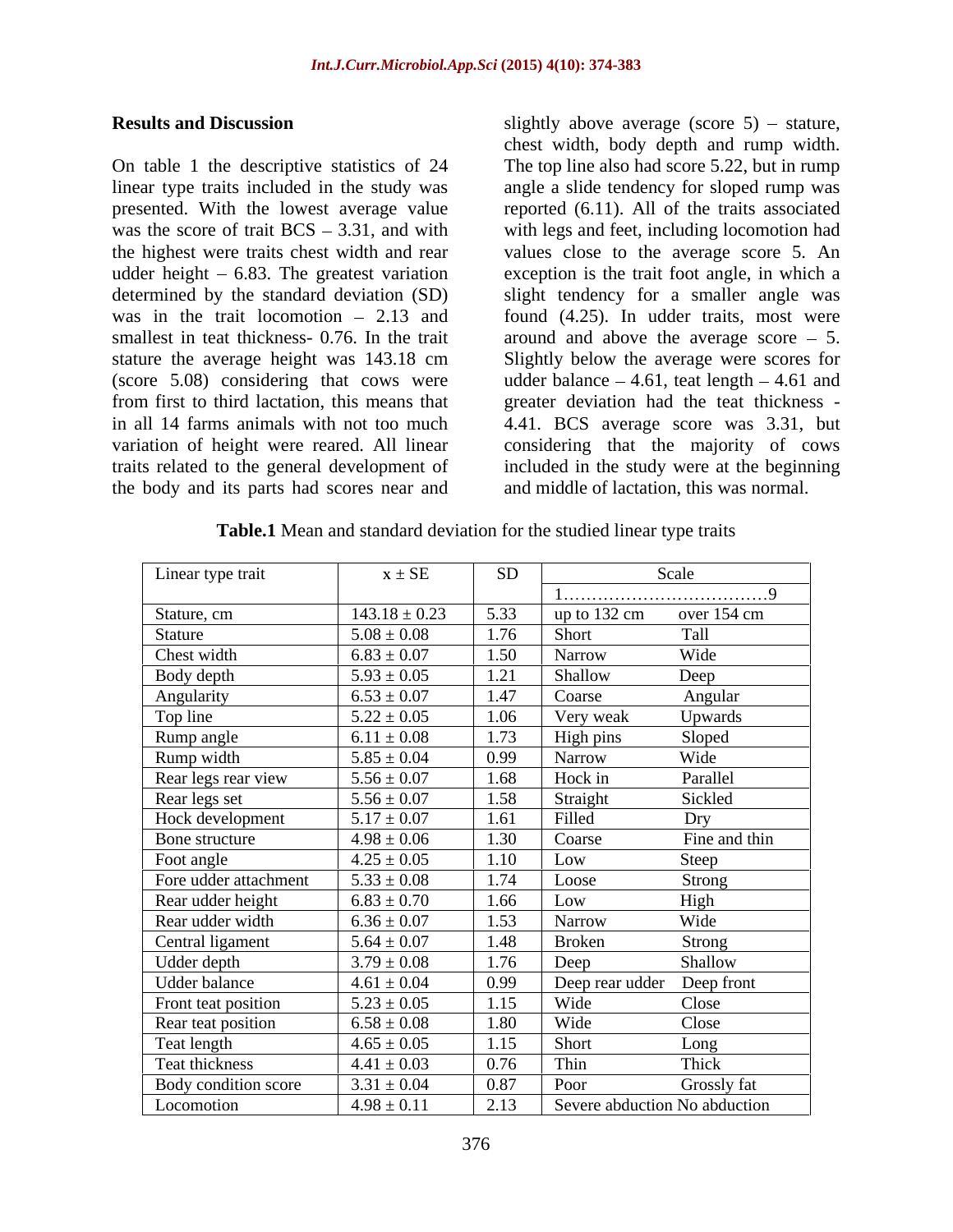Zink *et al.* (2014) presented descriptive values for Czech Holstein primiparous, as most linear traits were with averages around breed in Bulgaria was found and from score 5. The authors reported slightly higher Angelova (2006). The herd had no values than ours for the trait stature- 6.14, significant effect only to rear udder height even more considering that the data was and teat position. Khan and Khan (2015) only for primiparous. Just as in our results also reported significant effect of the herd to they reported slightly lower values for teat length - 4.68, but much higher average values for BCS - 4.96. Tapkiand and Ziya Guzey (2013) showed slightly lower values other authors, as Mantovani*et al.* (2010) in for stature in Holstein cows in Turkey compared to ours (4.09), while in most of linear traits the average score was about 5. The data were for primiparous, so it was

significance ( $P < 0.001$ ) in almost all linear

indicated that rearing conditions and width. nutrition in the individual farms were quite different. Considering that most of the farms The stage of lactation had significant effect included in the study raised their replacement animals, this affects the overall development of the cows as young.

Statistically significant effect on the herd for almost all linear traits in cows of the Brown breed in Bulgaria was found and from almost all linear traits with the exception of the fore udder attachment and rear teat position. In Italy similar results showed and the breed Piedmont and Mazza *et al.* (2013) in the breed Valdostana.

normal lower values especially for traits number of traits. It had highly significant related to growth and development to be  $\qquad$  effect (P<0.01) to traits – chest width, body reported. With lower scores were several depth, rump width, rear legs-side view, bone traits and with more expressed deviation structure, foot angle, fore udder attachment, ware rump angle (3.97) and foot angle rear udder height, udder depth and balance, (4.06). Close to our averages for linear traits teat length and thickness. The effect of the in Serbian black-and-white cows with parity had lower significance in traits top different share of Holstein-Friesian genes line (P<0.01), rear udder width and rear showed and Pantelić *et al.* (2010). legs-rear view (P<0.05). A significant effect Because of the fact that classifiers were the stature, angularity, rump angle, hock same for all farms and scoring of linear traits development, central ligament, teat position, was made twice for each farm in the period BCS and locomotion. Angelova (2006) also from 2013 to 2014, in most cases in the found no effect of parity on the same traits same year for the individual farm, the effect with the exception of teat position. On all of the year and the classifier were not other linear traits in the Brown breed parity included as factors in the valuation model. had significant effect. Petkov and Stoyanova From the analysis for influence of the (2006) studied the effect of parity on udder controlled factors with the highest traits in black-and-white cows in Bulgaria. traits was the herd (Table 2). A significant fore udder attachment, udder depth, teat effect of the herd only in traits rear legs-side length, udder balance and rear legs-rear view, udder balance and rear teat position view. Khan and Khan (2015) found that the was not reported. The effect of parity is significant (P<0.001) for The significant differences between herds height, udder depth, teat length and udder The parity affected significantly large of parity was not established on the traits They established significant effect on traits stature, chest width, body depth, rear udder width.

> on only few linear traits - chest width (P<0.01), rear udder width, front and rear teat position and BCS (P<0.05).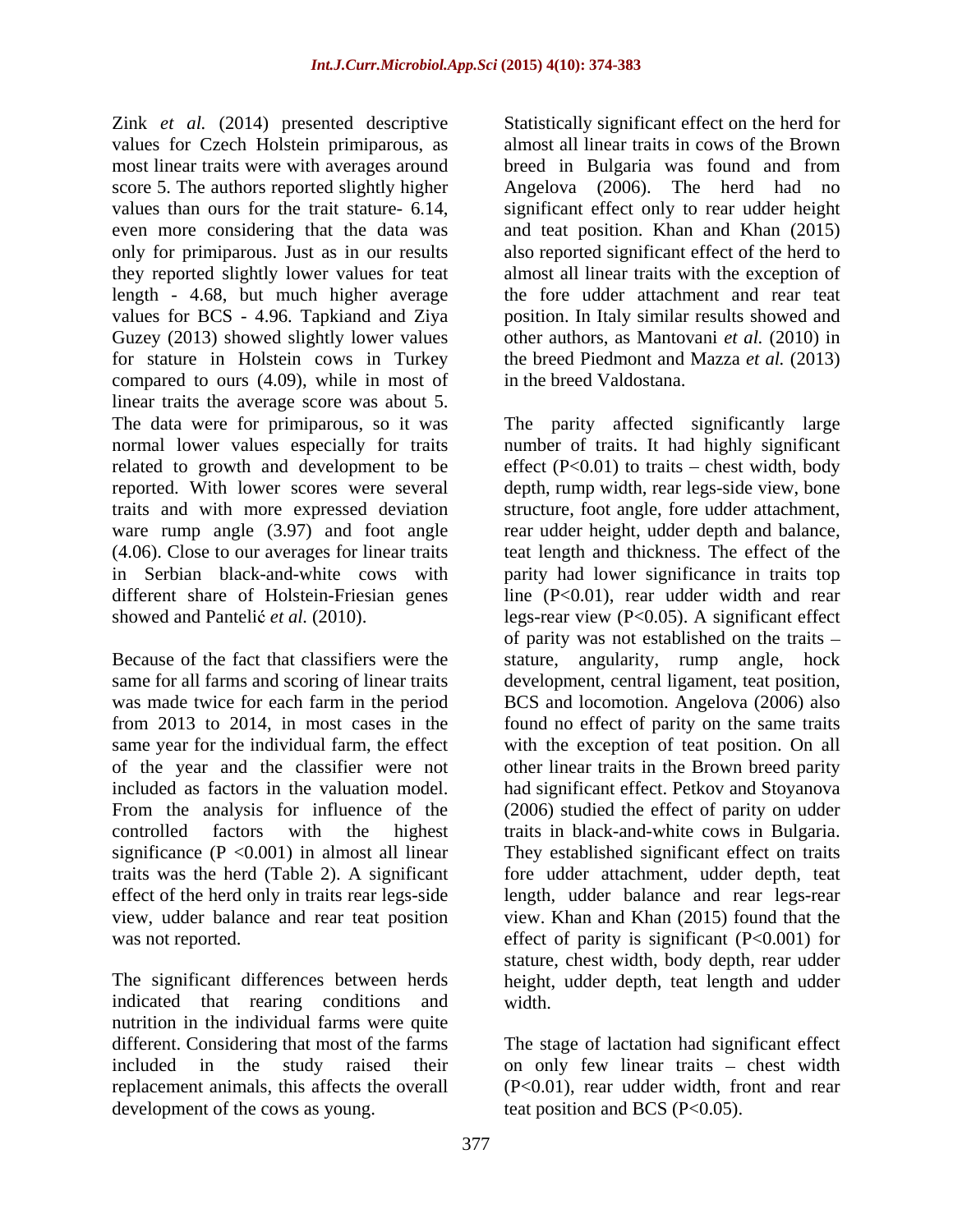Angelova (2006) also found statistically Sachival cows on a larger number of linear significant effect of the lactation stage in a traits: stature, body depth, angularity, rump small number of linear traits – chest width, width, rear legs-side view, rear udder height angularity, udder depth, teat position and and width, udder depth, teat length, chest central ligament. Similar results pointed and Krastanov (1995), but he established a significant effect of the stage of lactation As recognized the herd, parity and the stage Petkov and Stoyanova (2006) studied the impact of the stage of lactation on udder only on fore udder attachment and central ligament. Khan and Khan (2015) found significant effect of the stage of lactation in

width and central ligament.

and on the traits rear udder width and height. of lactation had significant effect on the traits and established a significant effect This confirms the need forspecific studies different number of linear traits as well as in different breeds and in different countries. of this effect, and the inclusion of these factors in the models for the evaluation of breeding value.

|                       |           | Herd                         |        | Parity       |              | Stage of lactation           |
|-----------------------|-----------|------------------------------|--------|--------------|--------------|------------------------------|
| Linear type trait     | <b>MS</b> | $\mathbf{F}$<br>$\mathbf{P}$ | MS     | $\mathbf{P}$ | MS           | $\mathbf{F}$<br>$\mathbf{P}$ |
| Degree of freedom     | 13        |                              |        |              |              |                              |
| Stature, cm           | 190.0     | 7.90***                      | 18     | $0.80 -$     | 12.0         | 0.50                         |
| Stature               | 20.14     | $7.63***$                    | 2.07   | $0.78 -$     | $\vert$ 1.37 | $0.52 -$                     |
| Chest width           | 26.54     | $17.67***$                   | 16.20  | $10.79***$   | 7.48         | 4.98 **                      |
| Body depth            | 5.56      | $4.43***$                    | 23.75  | 18.90***     | 0.70         | $0.56 -$                     |
| Angularity            | 35.64     | $3.19***$                    | 19.72  | 1.77         | 8.45         | 0.76                         |
| Top line              | 5.57      | $5.71***$                    | 6.34   | $6.51**$     | 1.34         | 1.37                         |
| Rump angle            | 16.84     | $6.51***$                    | 1.70   | 0.66         | 7.20         | 2.79                         |
| Rump width            | $3.62$    | $4.29***$                    | 16.18  | 19.18***     | 1.99         | 2.36                         |
| Rear legs rear view   | 14.09     | $5.69***$                    | 8.05   | $3.25*$      | 5.46         | 2.20                         |
| Rear legs set         | 3.35      | $1.42 -$                     | 34.34  | $14.58***$   | 4.84         | 2.06                         |
| Hock development      | 7.93      | $3.25***$                    | 4.83   | 1.98         | 2.41         | 0.99                         |
| Bone structure        | 9.87      | $6.97***$                    | 12.55  | $8.86***$    | 1.77         | 1.25                         |
| Foot angle            | 3.53      | $3.21***$                    | 11.38  | $10.33***$   | 0.10         | 0.09                         |
| Fore udder attachment | 28.94     | $12.68***$                   | 24.77  | $10.85***$   | 0.94         | 0.43                         |
| Rear udder height     | 18.72     | 8.58***                      | 19.96  | $9.15***$    | 3.56         | 1.63                         |
| Rear udder width      | 35.84     | $26.30***$                   | 4.80   | $3.52*$      | 5.52         | $4.05*$                      |
| Central ligament      | 8.12      | $3.94***$                    | 0.37   | 0.18         | 3.20         | $1.56-$                      |
| Udder depth           | 20.90     | $10.46***$                   | 133.27 | 66.70***     | 1.31         | 0.66                         |
| Udder balance         | 1.58      | 1.70                         | 7.63   | $8.25***$    | 0.92         | 0.99                         |
| Front teat position   | 3.63      | $2.22***$                    | 0.22   | 0.18         | 3.81         | $3.04*$                      |
| Rear teat position    | 3.76      | $\vert$ 1.17                 | 3.97   | 1.24         | 10.72        | $3.35*$                      |
| Teat length           | 3.79      | $3.28***$                    | 24.03  | 20.83***     | 0.71         | 0.61                         |
| Teat thickness        | 1.66      | $3.18***$                    | 6.64   | $12.70***$   | 0.61         | 1.16                         |
| Body condition score  | 3.62      | $5.34***$                    | 1.22   | 1.79         | 2.08         | $3.07*$                      |
| Locomotion            | 42.34     | 12.67***                     | 1.92   | 0.57         | 4.27         | 1.28                         |
|                       |           |                              |        |              |              |                              |

**Table.2** Results from ANOVA for type traits

\* - significant in P <0.05; \*\* - significant in P <0.01; \*\*\* - significant in P <0.001; ns - no significant effect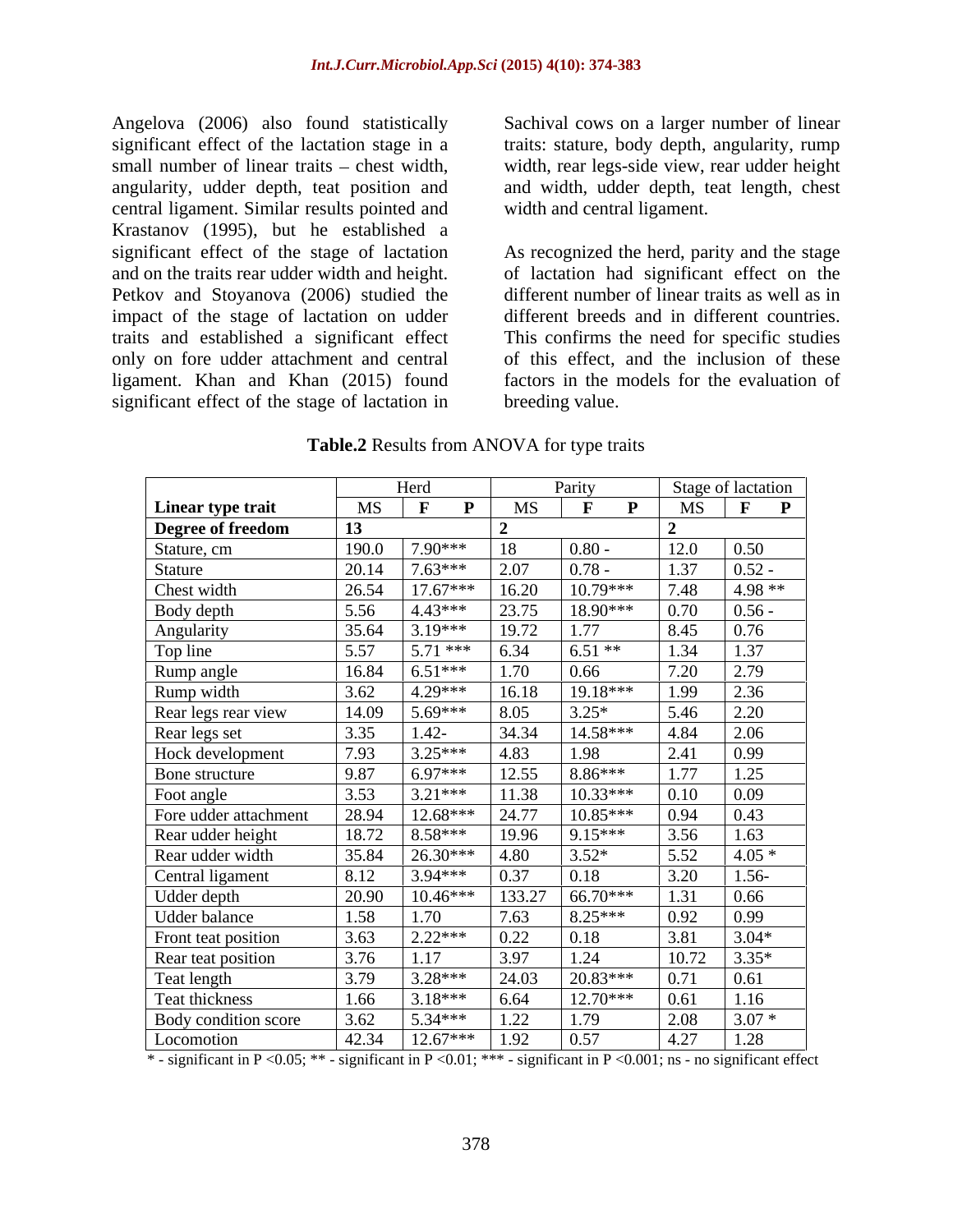On table 3 the LS-means for the effect of parities. In the rear legs-rearview, a slight parity on linear traits are presented. In the tendency for closer placed hocks was trait stature significant effect was not reported, and also difference in height of consequence of weakening and amortization cows on first, second and third parity, of the joints with advancing of the age. although the normal expectation of higher Khan and Khan (2015) found that cows with animals with bigger number of parities more parities had higher scores for stature, (Table 3). The reason was probably the chest width, body depth, angularity, rear difference in rearing conditions of herds, legs-rear view, central ligament, teat length which was reported for the herd effect. In the traits associated with the development of individual parts of the body the expected Miteva *et al.* (2012) found a significant better development in cows with more trend for set too close at the hocks in rear parities was reported – chest width, body legs-rear view among cows with more depth, rump width. In the traits related to legs and feet a trend to reduced angle of the related to various reasons, such as increasing hock (slightly sickled) was observed, also the capacity of the udder, gestations, type of reduced foot angle among cows with more

reported. All these changes were a and rear udder width.

parities (from the first to third). This was floor, and others (Manske, 2002).

| Linear type trait     | $Ist$ lactation    | $II$ <sup>-nd</sup> lactation | $IIIrd$ lactation  |
|-----------------------|--------------------|-------------------------------|--------------------|
|                       | $LSM \pm SE$       | $LSM \pm SE$                  | $LSM \pm SE$       |
| Stature, cm           | $143.29 \pm 0.355$ | $143.29 \pm 0.366$            | 143.99±0.522       |
| Stature               | $5.14 \pm 0.120$   | $5.10 \pm 0.123$              | $5.36 \pm 0.173$   |
| <b>Chest width</b>    | $6.57 \pm 0.089$   | $6.97 \pm 0.092$              | $7.27 \pm 0.131$   |
| <b>Body depth</b>     | $5.63 \pm 0.082$   | $6.15{\pm}0.085$              | $6.47 \pm 0.119$   |
| Angularity            | $6.34 \pm 0.242$   | $6.79 \pm 0.250$              | $7.10 \pm 0.357$   |
| Top line              | $5.08 \pm 0.072$   | $5.24 \pm 0.074$              | $5.54 {\pm} 0.105$ |
| Rump angle            | $6.11 \pm 0.117$   | $6.04 \pm 0.120$              | $6.27 \pm 0.172$   |
| <b>Rump width</b>     | $5.59 \pm 0.067$   | $6.01{\pm}0.069$              | $6.28 {\pm} 0.098$ |
| Rear legs rear view   | $5.80 \pm 0.114$   | $5.61 \pm 0.118$              | $5.28 {\pm} 0.168$ |
| <b>Rear legs set</b>  | $5.15 \pm 0.111$   | $5.75 \pm 0.115$              | $6.17{\pm}0.164$   |
| Hock development      | $5.19 \pm 0.113$   | $5.23 \pm 0.117$              | $4.85 \pm 0.167$   |
| <b>Bone structure</b> | $4.82 \pm 0.086$   | $5.11 \pm 0.089$              | $5.46 \pm 0.127$   |
| <b>Foot angle</b>     | $4.50 \pm 0.076$   | $4.12 \pm 0.079$              | $3.93 \pm 0.112$   |
| Fore udder attachment | $5.69 \pm 0.110$   | $5.22 \pm 0.113$              | $4.82 \pm 0.161$   |
| Rear udder height     | $7.19 \pm 0.107$   | $6.66 \pm 0.111$              | $6.47 {\pm} 0.158$ |
| Rear udder width      | $6.24 \pm 0.085$   | $6.55 {\pm} 0.087$            | $6.52{\pm}0.125$   |
| Central ligament      | $5.68 \pm 0.104$   | $5.65 \pm 0.107$              | $5.57 \pm 0.153$   |
| <b>Udder depth</b>    | $4.52 \pm 0.103$   | $3.36 \pm 0.106$              | $2.51 \pm 0.151$   |
| <b>Udder balance</b>  | $4.76 \pm 0.070$   | $4.58 {\pm} 0.072$            | $4.26 \pm 0.103$   |
| Front teat position   | $5.27 \pm 0.081$   | $5.26 \pm 0.084$              | $5.18 \pm 0.120$   |
| Rear teat position    | $6.55 \pm 0.129$   | $6.72 \pm 0.134$              | $6.37 \pm 0.191$   |
| <b>Teat length</b>    | $4.68 \pm 0.086$   | $4.79 \pm 0.095$              | $4.81 \pm 0.099$   |
| <b>Teat thickness</b> | $4.28 \pm 0.052$   | $4.48{\pm}0.054$              | $4.74{\pm}0.078$   |
| Body condition score  | $3.41 \pm 0.060$   | $3.27 \pm 0.062$              | $3.24 \pm 0.088$   |
| Locomotion            | $5.15 \pm 0.187$   | $4.96 \pm 0.186$              | $4.87 \pm 0.242$   |

**Table.3** LS-means for influence of parity on linear type traits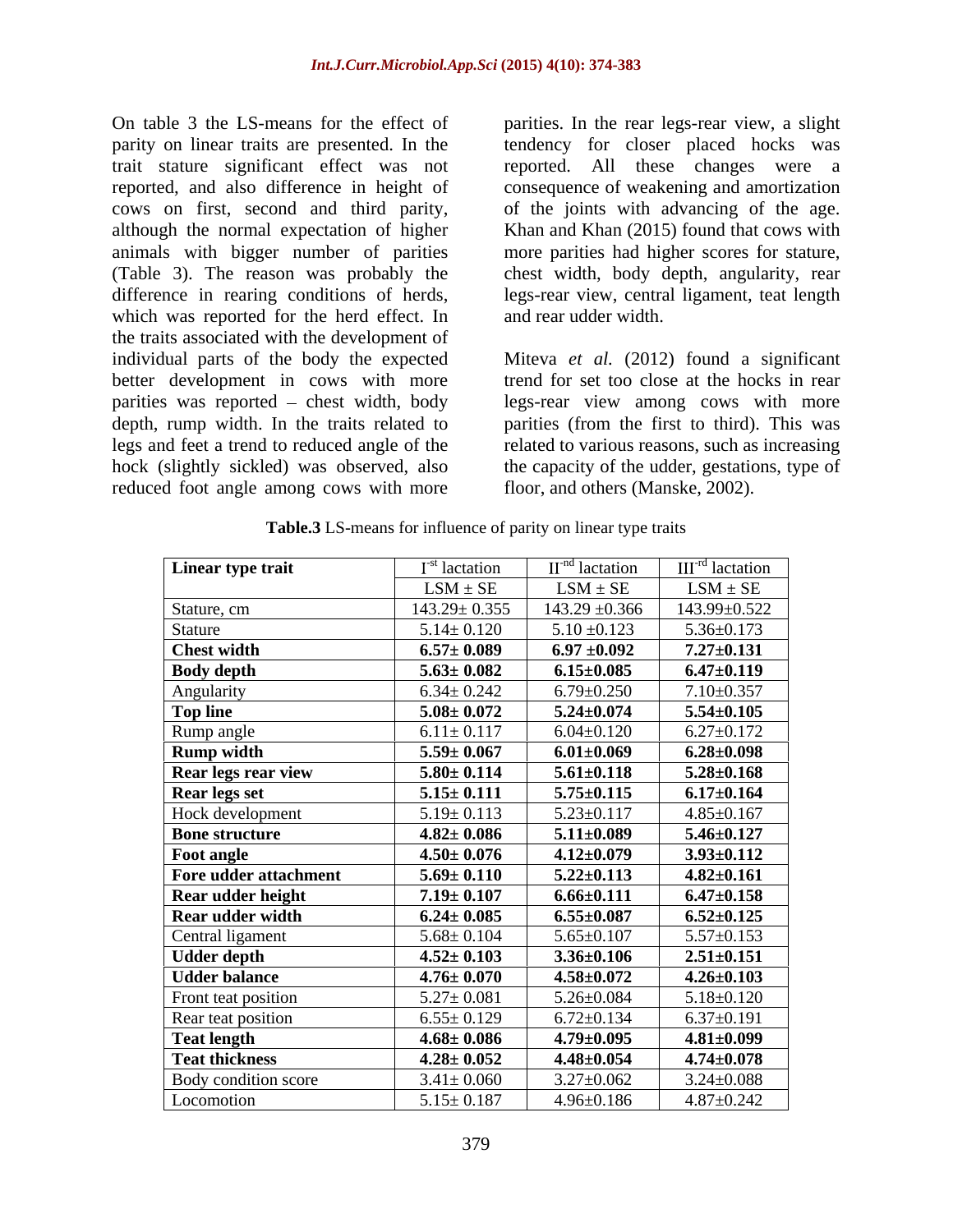In udder traits a trend for more undesired as the reducing was 14.48 and 15.53cm or deviations in cows with bigger number of 26.8 to 29.05% from first towards third parities was reported. The fore udder the udder increases, the bottom goes down closer to the hock, and became steeper. In

Kuczaj (2003) showed that the parity affects significantly almost all udder traits as the with consecutive parity. Similar results for lowest values were for the primiparous. The udder traits in black-and-white cows pointed lowest increase in relation to parity the and Petkov and Stoyanova (2006). They author reported in trait central ligament. With the increasing of parities number, the reducing, the udder depth was increased, and distance from the bottom of the udder to the the slope of the udder bottom was increased

attachment had became loose, the rear udder cows after third lactation the length of the was wider but lower attached. The depth of teat has increased compared to those on first teat a slight tendency for longer and thicker also increased significantly from first teat for older cows was reported. towards third lactation, respectively, for In udder traits a trend for more undesired<br>
as the reducing was 14.48 and 15.53cm or<br>
deviations in cows with bigger number of 26.8 to 29.05% from first towards third<br>
parities was veported. The fore udder<br>
and the lactati 26.8 to 29.05% from first towards third lactation. The author found that in older with 0.55 and 0.44 cm or 9.61 and 9.32% for front and rear teats. The teat thickness was front and rear for 11.11% and 16.08%. The distance between teats also was increased reported that the fore udder scores were too.

| Linear type trait<br>Stage of lactation |                   |                   |                     |
|-----------------------------------------|-------------------|-------------------|---------------------|
|                                         | from $30$ to $90$ | From 91 to 150    | from $151$ to $210$ |
|                                         | $LSM \pm SE$      | $LSM \pm SE$      | $LSM \pm SE$        |
| Stature, cm                             | $143.56 \pm 0.39$ | $143.81 \pm 0.43$ | $143.21 \pm 0.45$   |
| Stature                                 | $5.17 \pm 0.13$   | $5.31 \pm 0.14$   | $5.10 \pm 0.15$     |
| <b>Chest width</b>                      | $6.72 \pm 0.09$   | $6.92 \pm 0.11$   | $7.19 \pm 0.11$     |
| Body depth                              | $6.01 \pm 0.09$   | $6.10 \pm 0.10$   | $6.14 \pm 0.10$     |
| Angularity                              | $6.53 \pm 0.27$   | $6.69 \pm 0.29$   | $7.02 \pm 0.31$     |
| Top line                                | $5.39 \pm 0.06$   | $5.20 \pm 0.09$   | $5.28 \pm 0.09$     |
| Rump angle                              | $6.29 \pm 0.13$   | $6.27 \pm 0.14$   | $5.87 \pm 0.15$     |
| Rump width                              | $5.93 \pm 0.07$   | $5.85 \pm 0.08$   | $6.10 \pm 0.08$     |
| Rear legs rear view                     | $5.73 \pm 0.13$   | $5.63 \pm 0.14$   | $5.33 \pm 0.15$     |
| Rear legs set                           | $5.50 \pm 0.12$   | $5.68 \pm 0.14$   | $5.88 \pm 0.14$     |
| Hock development                        | $4.95 \pm 0.13$   | $5.21 \pm 0.14$   | $5.12 \pm 0.14$     |
| Bone structure                          | $5.22 \pm 0.10$   | $5.00 \pm 0.10$   | $5.17 \pm 0.11$     |
| Foot angle                              | $4.18 \pm 0.08$   | $4.15 \pm 0.09$   | $4.21 \pm 0.10$     |
| Fore udder attachment                   | $5.30 \pm 0.12$   | $5.29 \pm 0.13$   | $5.15 \pm 0.14$     |
| Rear udder height                       | $6.80 \pm 0.12$   | $6.92 \pm 0.13$   | $6.59 \pm 0.14$     |
| <b>Rear udder width</b>                 | $6.69 \pm 0.94$   | $6.39 \pm 0.12$   | $5.94 \pm 0.12$     |
| Central ligament                        | $5.80 \pm 0.12$   | $5.57 \pm 0.13$   | $5.52 \pm 0.13$     |
| Udder depth                             | $3.42 \pm 0.11$   | $3.58 \pm 0.12$   | $3.39 \pm 0.13$     |
| Udder balance                           | $4.50 \pm 0.08$   | $4.63 \pm 0.08$   | $4.47 \pm 0.09$     |
| <b>Front teat position</b>              | $5.20 \pm 0.09$   | $5.08 \pm 0.10$   | $5.42 \pm 0.10$     |
| <b>Rear teat position</b>               | $6.40 \pm 0.14$   | $6.36 \pm 0.16$   | $6.88 \pm 0.16$     |
| Teat length                             | $4.68 \pm 0.86$   | $4.80 \pm 0.09$   | $4.81 \pm 0.99$     |
| Teat thickness                          | $4.58 \pm 0.06$   | $4.46 \pm 0.06$   | $4.47 \pm 0.07$     |
| <b>Body condition score</b>             | $3.27 \pm 0.06$   | $3.29 \pm 0.07$   | $3.45 \pm 0.07$     |
| Locomotion                              | $5.22 \pm 0.19$   | $4.91 \pm 0.21$   | $4.84 \pm 0.21$     |

**Table.4** LS-means for the effect of stage of lactation on linear type traits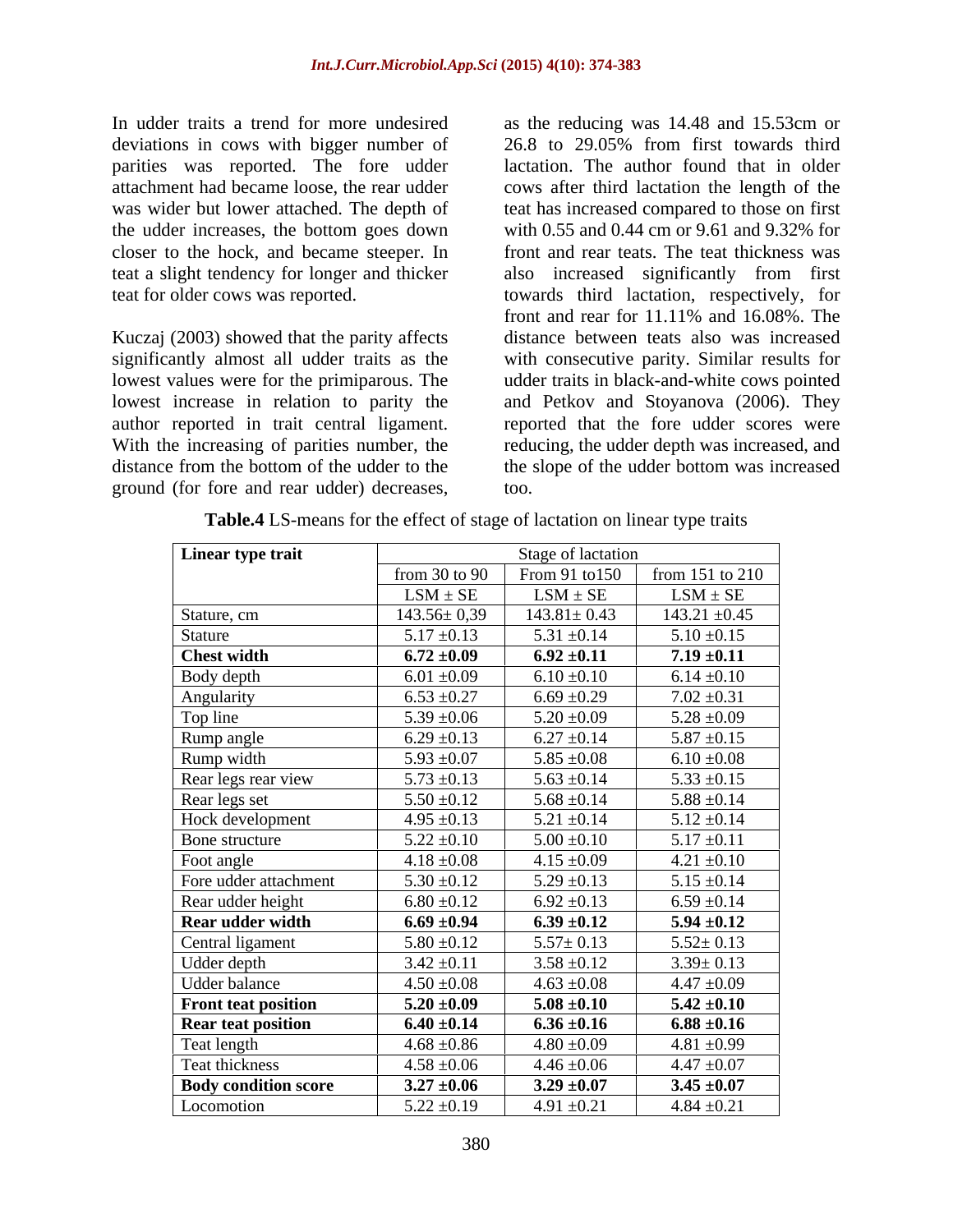Atasever and Erdem (2013) showed that under normal conditions, the structure of the traits from early to later stages of lactation udder tolerate unfavorable changes with for the traits chest width, rear udder height ageing (increasing the number of parities) and width and teat length. In the later stages due to the degeneration of connective tissue of lactation cows had a deeper body, wider in the udder attachments. Nevertheless, the authors do not established a significant difference in the different consecutive attachment, rear udder height and teat

traits were scored, had significant effect only on several traits. Very slight tendency day was established. This in all probability animals. In the trait rear udder width the reverse trend was reported - in cows scored was reported. With reducing the milk yield and the total capacity of the udder decreases.

Petkov and Stoyanova (2006) reported that in Bulgaria. with advancing of the lactation values of the score for fore udder were reduced, because Reference of reducing the area of attachment of the fore udder due to decrease in milk Angelova, T. 2006. Study for opportunities productivity. The central ligament became more pronounced in cows at a later stage of cattle in Bulgaria. Ph.D. Thesis, the lactation - after the 60th day. Institute of Agriculture, Stara Zagora,

Khan and Khan (2015) also reported

consistent reduction in values for the linear rump, a shallower udder and a narrower rear udder.

parities for udder traits (fore udder Mazza *et al.* (2013) found that with length). of the scores for fore udder attachment, rear The stage of lactation, in which the linear were reducing (P<0.001) and for teat length for a greater chest width among cows scored these traits the decline of values is more in a later stage of lactation - after the 150th substantial for the period after the 180th day was related and to the older age of the increase  $(P \le 0.01)$  for the rump angle and advancing of the lactation stages the value udder height and width and teat position and rump width a slightly lower levels of significance were established (P<0.01). For of lactation. The authors also found an width in the later stages of lactation.

in later lactation stage a smaller udder width In conclusion, the strongest effect on almost after the middle of lactation, respectively, conditions of feeding and rearing of the At the end of lactation with reducing the factor parity, which significantly affected a quantity of milk and udder capacity the teat large number of traits, associated with both position was affected. Both in front and rear the growth and development of animals and teat closer placing was reported in cows with increase in productivity and its scored in a later stage of lactation, although influence on udder traits. The stage of the differences were small. In cows, scored lactation had less effect on linear traits, and in a later stage of lactation a slightly higher it was mainly reported on udder traits. The values for BCS was reported, which is a study and the results obtained, represent a consequence of the increased level of good basis for further constructing of linear obesity after the middle of lactation. models for evaluation of breeding value on all linear traits had the factor herd. The animals had strong influence on their development. Next by influence was the conformation traits in black-and-white cows in Bulgaria.

### **Reference**

to optimize the selection of Brown cattle in Bulgaria. Ph.D. Thesis, Institute of Agriculture, Stara Zagora, Bulgaria, 133.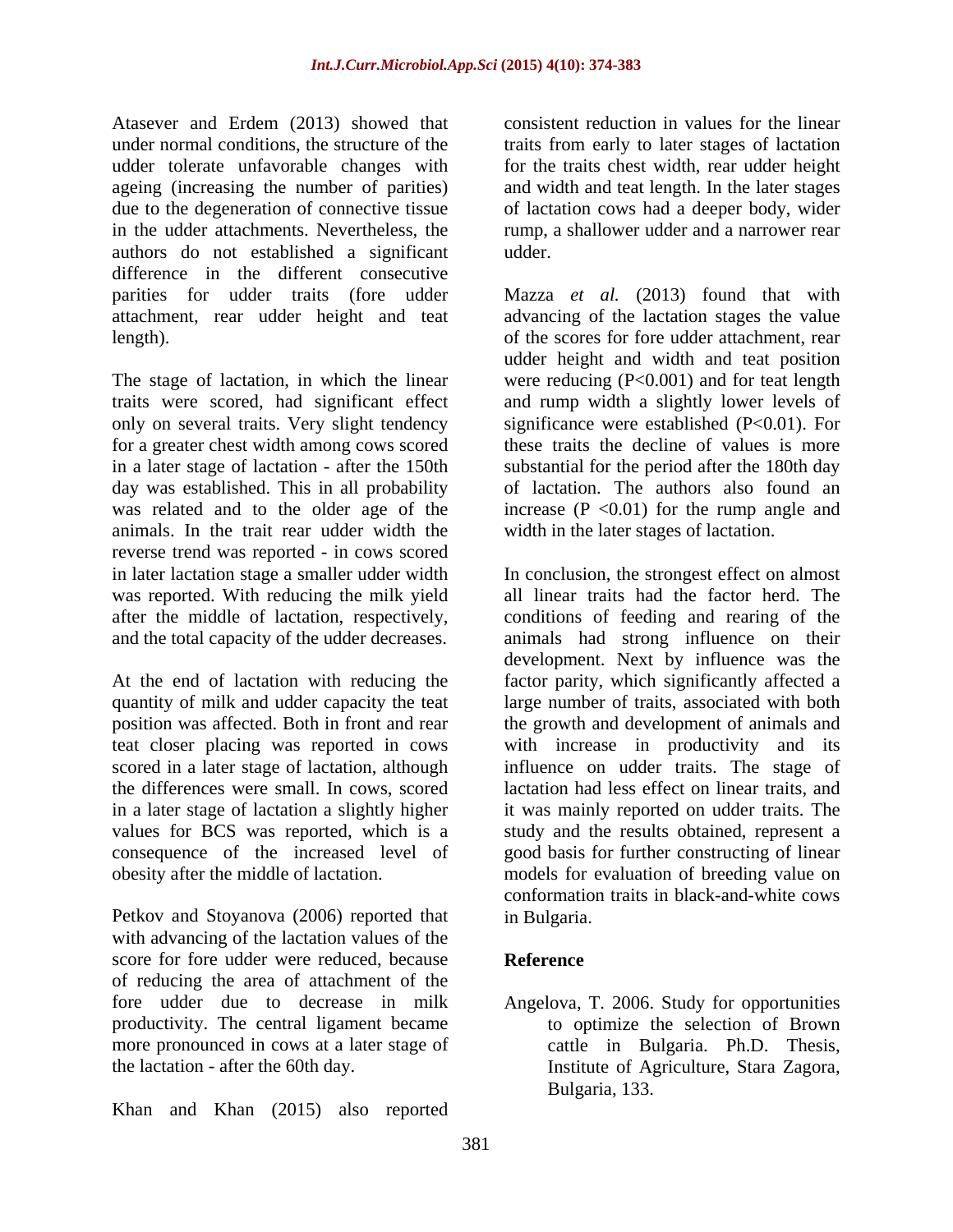- type scores in Holstein cows. *Int. J.*
- R.D., Veerkamp, R.F. 2004. Genetic dairy cows. *Irish J. Agricult. Food*
- Berry, D.P., Buckley, F., Dillon, P., Evans, yield and fertility in dairy cows. *J.*
- Bouška, J., Vacek, M., Štipkova, M.,  $236-240.$  sue  $1/$ animal $/$ art-02.html
- 
- Hamoen, A. 2008. Progress of type Skara, Sweden, Thesis for PhD.
- Harris, B.L., Freeman, A.E., Meizger, E. guernsey dairy cows. *J. Dairy Sci.,* 75:
- Heringstad, B., Chang, Y.M., Gianola D., Klemetsdal, G. 2003. Genetic analysis 78(3): 207–211. mastitis in first-lactation Norwegian
- 
- Atasever, S., Erdem, H. 2013. Relationships Khan, M.A., Khan, M.S. 2015. Non-genetic between somatic cell count and udder factors affecting linear type traits in *Agric. Biol.,* 15: 153–156; 25(1): 29–36. Sahiwal cows. *J. Anim. Plant Sci.,*  $25(1)$ : 29–36.
- Berry, D. P., Buckley, F., Dillon, P., Evans, Krastanov, J. 1995. Study for opportunities relationships among linear type traits, selection in the main dairy cattle milk yield, body weight, fertility and breeds in Bulgaria, Ph.D. Thesis, somatic cell count in primiparous Institute of Agriculture, Stara Zagora, for increasing the efficiency of breeds in Bulgaria, Ph.D. Thesis, Institute of Agriculture, Stara Zagora, Bulgaria, 154 Pp.
	- *Res.,* 43(2): 161 176. Krupa, E., Wolfova, M., Pe kovi ova, D., R.D., Rath, M., Veerkamp, R.F. 2003. values of traits for Slovakian Pied Genetic relationships among body cattle under different marketing condition score, body weight, milk strategies. *Czech J. Anim. Sci.,* 50: Huba, J., Krupova, Z. 2005. Economic 483 492.
	- Dairy Sci., 86: 2193–2204. Kuczaj, M. 2003. Analysis of changes in Němcova, E., Pytloun, P. 2006. The subsequent lactations with regard to relationship between conformations of mastitis. *Elect. J. Polish Agricult.* dams and daughters in Czech Univ., 6(1). Holsteins. *Czech J. Anim. Sci.,* 51: <http://www.ejpau.media.pl/volume6/is> udder size of high-yielding cows in *Univ.,* 6(1). <sue1/animal/art-02.html>
- Funk, D.C., Hansen, L.B., Funk, D.A. 1991. Manske, T. 2002. Hoof lesions and lameness Adjustment of linear type scores from https://www.in Swedish dairy cattle. Prevalence, Holstein classification for age and risk factors, effects claw trimming, stage of lactation. *J. Dairy Sci.,* 74: and consequences for productivity. 64S 650. University of Agricultural Sciences. in Swedish dairy cattle. Prevalence,
	- harmonization. Results General Mantovani, R., Cassandro, M., Contiero, B., Assembly. Killarney, Ireland, Octobre Albera, A., Bittante, G. 2010. Genetic 2008. 2008. 1992. Genetic and phenotypic *Anim. Sci.,* 88: 3504 3512. evaluation of type traits in hypertrophic Piemontese cows. *J.*
	- parameters for type and production in Mazza, S., Sartori, C., Berry, D., Mantovani, 1147–1153. Traits of Valdostana cattle. R. 2013. Factors affecting linear type traits of Valdostana cattle. *Agriculturae Conspectus Scientificus,* 78(3): 207 211.
- of longitudinal trajectory of clinical Misztal, I., Lawlor, T.J., Short, T.H., Van Cattle. *J. Dairy Sci.*, 86: 2676–2683. estimation of variance-components of ICAR (International Committee for Animal yield and type traits using an animal-Recording), 2012. Recording model. *J. Dairy Sci.,* 75: 544 551. Raden, P.M. 1992. Multiple-trait
	- guidelines. Conformation Recording Miteva, Tch., Penev, T., Gergovska, Zh., of Dairy cattle. Mitev, J., Vasilev, N., Dimova, V.